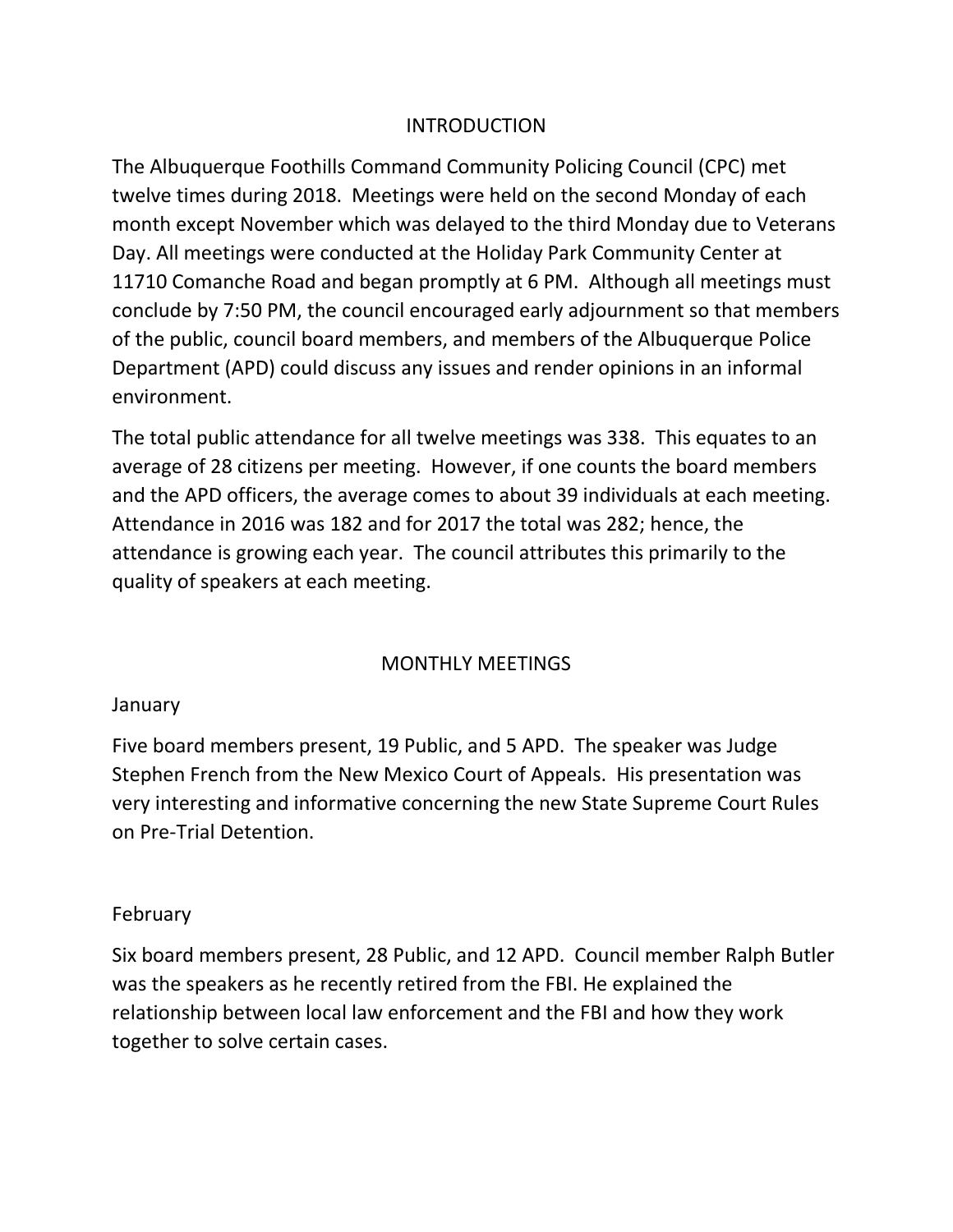# March

Six board members present, 28 Public, and 2 APD. Speaker Susan Miller (UNM) explained how to prevent and deal with Child Abuse. Chair Kontny reported that he met with the staff of the Chief of Police and members of the Albuquerque Journal to discuss publication of actions that individuals can take to prevent auto theft.

# April

Six board members present, 30 Public, and 5 APD. APD Detective Chris Whigham presented a history, current, and future use of body cameras. He also demonstrated their use. A very interesting talk.

# May

Five board members present, 21 Public, and 3 APD. Speaker Erika Wilson gave an excellent presentation of the 911 emergency call system. She has 135 authorized positions with only 8 current vacancies. She explained the difference between 911 and 242-COPS and how calls are answered processed.

# June

Six board members present, 19 Public, and 2 APD. Kathleen Burk from Street Safe New Mexico relayed how human trafficking is an Albuquerque problem and the difference between prostitution and some massage parlors who use captive women.

#### July

Five board members present, 20 Public, and 4 APD. Judge Jill Martinez from Metro Court gave a very interesting presentation on the type of cases and problems encountered within Metro Court.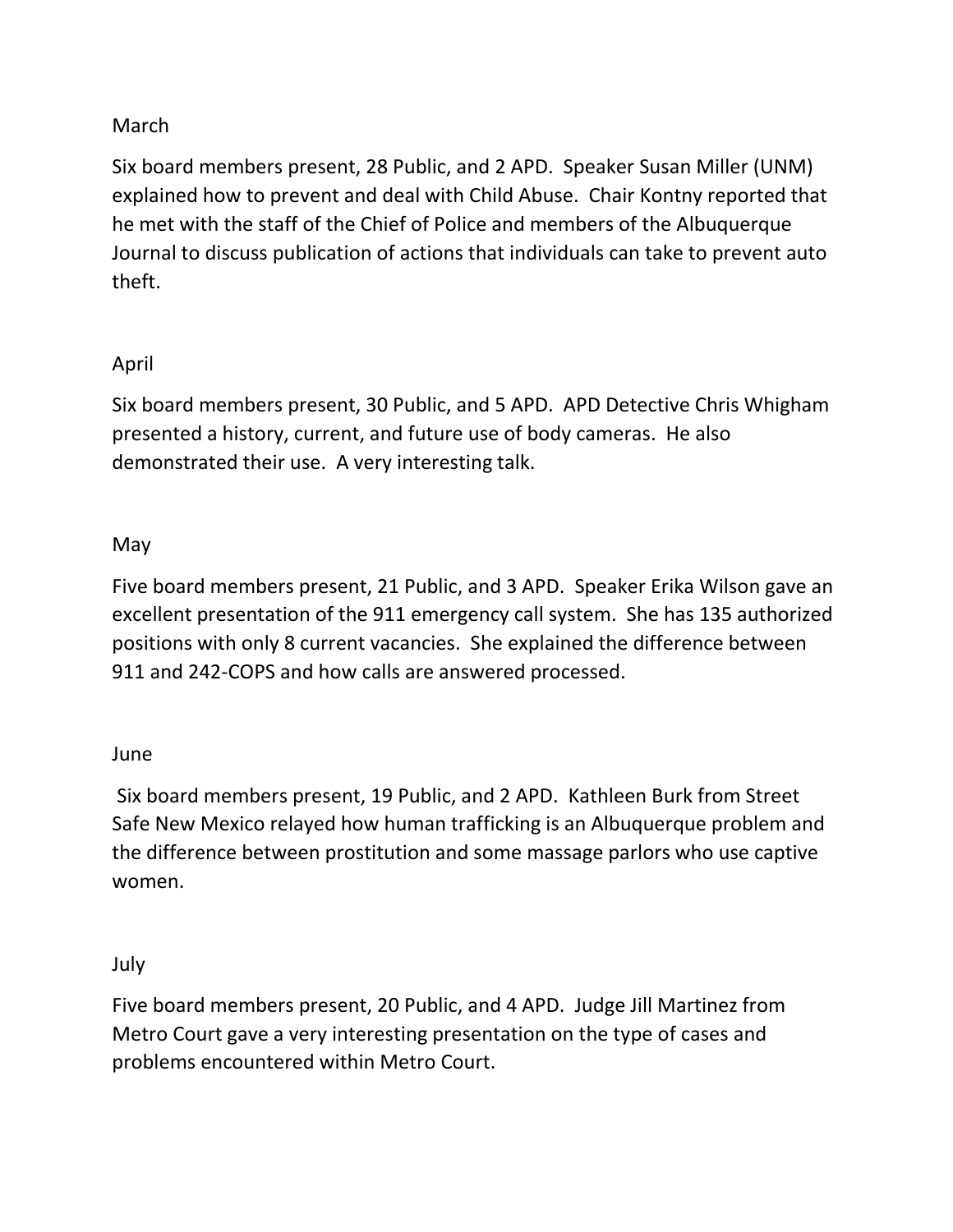# August

Five board members present, 56 Public, and 3 APD. A very large crowd heard Mr. Rob Middleton from APD Internal Affairs explain the inter-workings of his department. He relayed that it took about 29 hours on average to completely review and resolve just one case and there is a significant backlog.

# September

Three board members present, 41Public, and 6 APD. Speaker Dr. Peter Winograd, UNM Professor Emeritus spoke on how APD deals with a large volume of behavioral health calls every year. The calls have increased from 3,797 in 2010 to 8,000 the past twelve months.

# October

Six board members present, 30 Public, and 7 APD. State Senator Sander Rue talked about criminal justice reform from his view from the subcommittee on justice reform. Very interesting and informative remarks particularly about recidivism.

# November

Five board members present, 21 Public, and 8 APD. The speaker was Ms. Jenny Metzler who is the Executive Director of the Albuquerque Health Care for the Homeless. She talked about the difficult issues of health for the homeless and plans for future shelters.

# December

Six board members present, 33 Public, and 11 APD. The speaker was none other than the Chief of Police, Michael Geier, who presented a lengthy discussion of the present and future status of the Albuquerque Police Department. The council